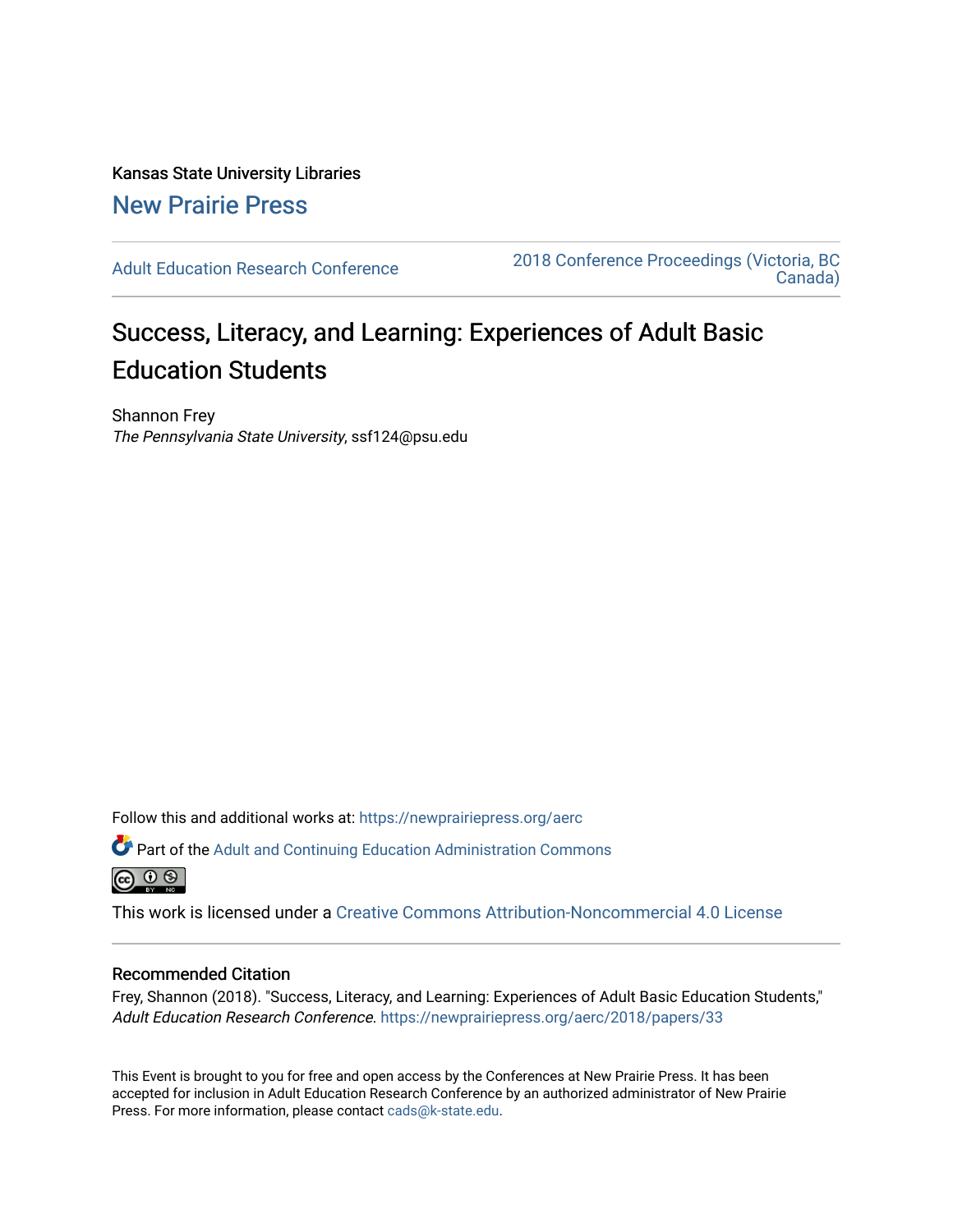# **Success, Literacy, and Learning: Experiences of Adult Basic Education Students**

Shannon Frey The Pennsylvania State University

**Abstract:** This qualitative study examines how six Adult Basic Education (ABE) students perceive success. The findings elucidate the connections between students' and organizations' notions of success and potential agreements and conflicts.

Keywords: adult basic education, success, literacy, literacy identity

#### **Introduction**

Throughout their academic lives, students are often told what it means to be successful. Much of the current research on adult basic education (ABE) student success is quantitative and measures success by the number of students achieving certain government- or institution-set goals. This study explores how ABE students define success and how they use literacy to achieve their ideas of success. Gaining insight into students' views could help inform teaching strategies and policy decisions in ways that benefit adult learners, including how classes are taught and programs are funded.

### **Literature Review and Methods**

Success, when considered in conjunction with ABE students, is primarily discussed in adult education literature in two ways: (1) a description of how students can achieve success, often emphasizing the positive economic effects of program participation and completion (e.g., Comings & Soricone, 2007; Hamilton, 2002; Purcell-Gates et al., 2000; Tyler, 2005); and (2) a critical examination of discourses of success in scholarly literature and adult education practice (e.g., Sandlin, 2004, 2006; St. Clair, 2004). Literature that takes the first approach predominantly recommends specific methods for achieving student success, and many authors connect student success in literacy programs to economic success. The second group of articles exposes and problematizes the underlying societal views that define success for educational programs and adult learners. Although existing literature explores success in these ways, much of this scholarship does not address the topic of success from students' perspectives.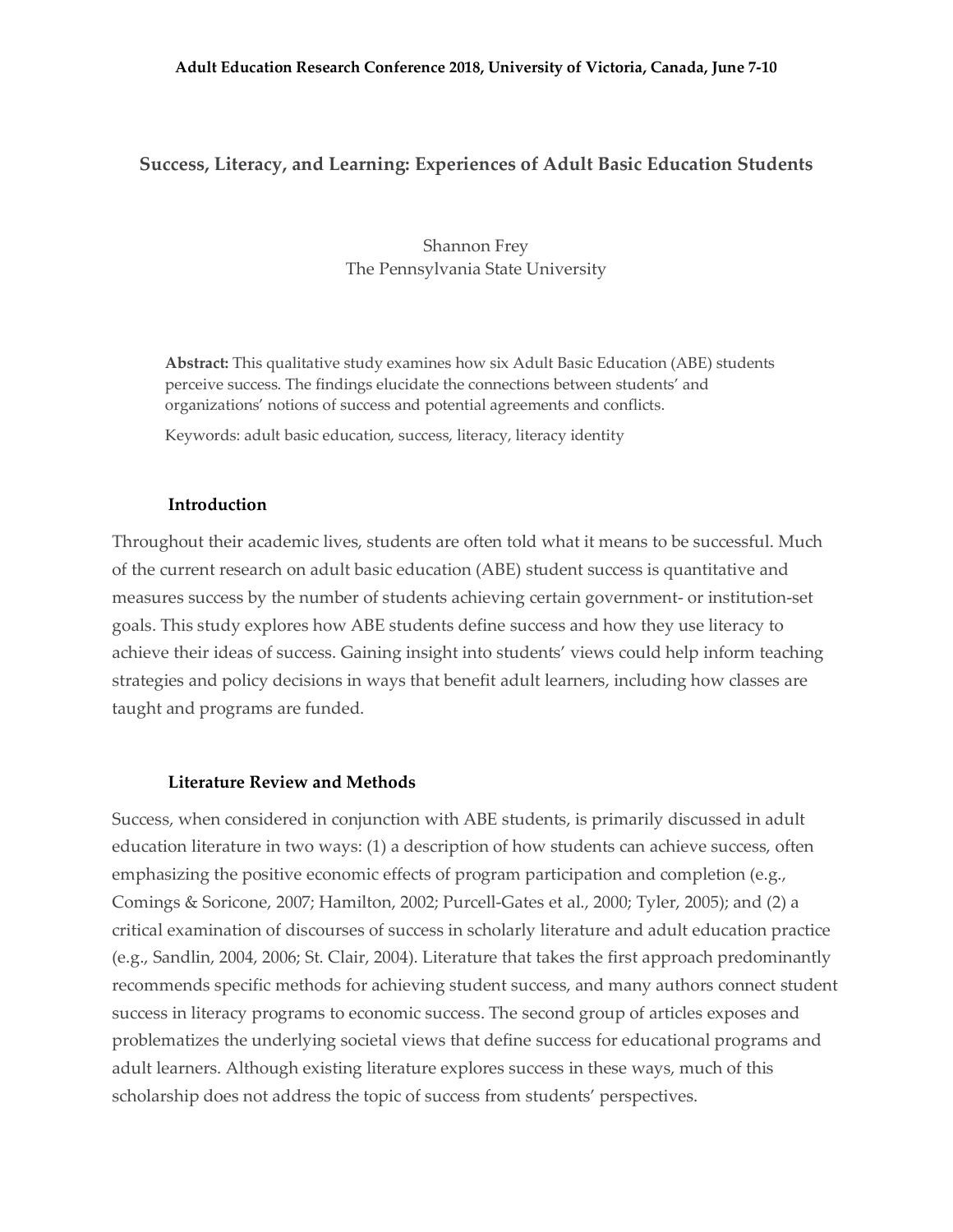To further explore this gap, this study focused on the following research questions: (1) How do ABE learners define success in their current role as students and in life? (1a) What motivates ABE learners toward their ideas of success? (1b) How do students see their participation in ABE classes as contributing to their success, if at all? (2) How do literacy learning and literacy practices figure in ABE learners' perceptions of success, if at all? (3) How do students' perceptions of success compare to organizational discourse about success?

I used purposeful sampling (Patton, 2002; Rossman & Rallis, 2012) to select six participants who were enrolled in ABE classes in one of two rural locations in a mid-Atlantic state (see table). Each participated in two face-to-face interviews (30-60 minutes) and chose an activity to complete between interviews (e.g., a journaling or photography activity).

| Name           | Age | Race            | Gender | Last high<br>school grade<br>attended | Employment<br>status* | <b>Class location</b> |
|----------------|-----|-----------------|--------|---------------------------------------|-----------------------|-----------------------|
| Bill           | 37  | White           | Male   | 11                                    | Employed              | Watermill             |
| <b>Brianna</b> | 19  | <b>Black</b>    | Female | 12                                    | Employed              | S. Bricksburg         |
| Dee            | 42  | White           | Female | 10                                    | Unemployed            | S. Bricksburg         |
| KC             | 26  | <b>Black</b>    | Male   | 12                                    | Employed              | S. Bricksburg         |
| Kiki           | 37  | <b>Black</b>    | Female | $12**$                                | Unemployed            | S. Bricksburg         |
| Miriam         | 56  | <b>Biracial</b> | Female | 9                                     | Employed              | S. Bricksburg         |

**Participant Demographics**

\*Includes full-time, part-time, or significant volunteer time \*\*Completed 12<sup>th</sup> grade at an alternative high school

Using narrative inquiry allowed me to emphasize how participants represented their own stories and made meaning from events in their lives (Gee, 1985; Polkinghorne, 1988; Riessman, 1993). The process of interpreting life events into stories reveals events in the participant's life while situating them in a specific context (Bruner, 1990; Riessman, 1993). Clandinin and Murphy (2009) remark that "lives are lived, told, retold, and relived in storied ways on storied landscapes" (p. 598). Narrative inquiry also permitted me to focus on the participants' words and personal experiences and to hear their perspective on what success means.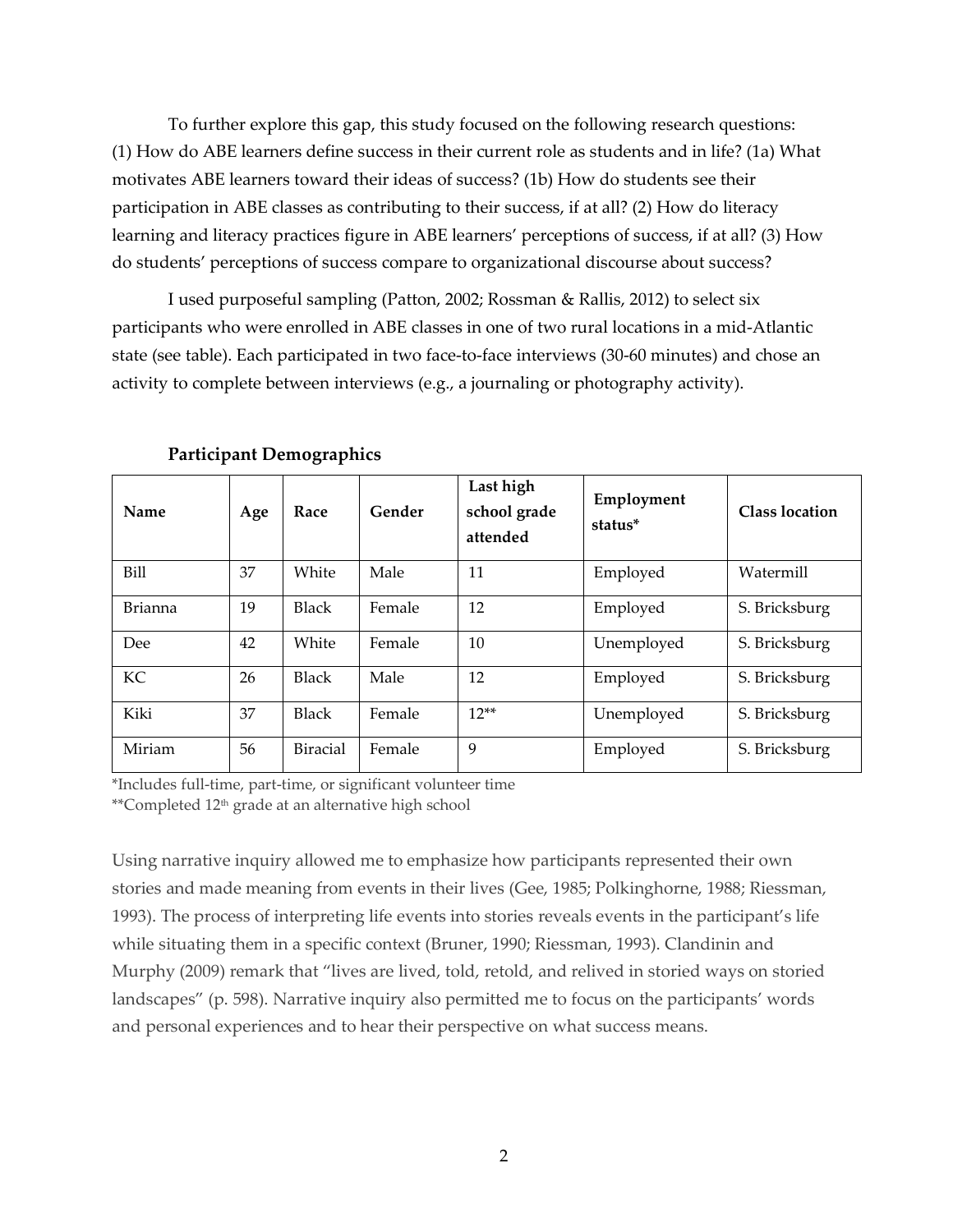#### **Findings**

How do ABE learners define success in their current role as students and in life? Most of the participants' definitions of success could be categorized as relating to emotions, finances, academics, or recognition. Emotional motivation was the most common way participants related their notions of success, commonly describing success as: facing fears, "feeling useful", feeling respected, noticed, and appreciated, and meeting goals. One student, Brianna, expressed her ideas of success as: "that was success because I faced a fear." Another participant, Dee, expressed a desire for respect as a primary component of her idea of success, stating: "I want something with respect because I've been in construction almost my whole life. There's no respect there." Other participants described an emotional motivation for success relating to their commitments to others, such as KC commenting: "Success is when you can make sacrifices and you can handle your responsibilities." These emotional connections were strongly linked with participants' notions of success.

*Finances* were another way that participants described their ideas of success. The most common notions of success that participants expressed included: providing for others (usually family), owning property, and financial independence. When referring to an example of success in his life. Bill, an avid motorcyclist, described the process of buying his first bike: "I built my credit up enough to buy [a motorcycle]. Just from working and saving and everything else." Participants also defined success as relating to financial goals, such as owning homes or property. KC referred to one aspect of success as: "being smart and putting money away. . . . I'm looking into getting some property to own." The idea of financial contribution and stability, particularly relating to family, was strongly connected to *success* for most participants.

*Academic* progress and accomplishment were also common ways students described their ideas of success. Participants used examples of obtaining high(er) scores, such as on GED and TABE tests, further learning, Career Pathways goals, additional education, and progress in class as ways they viewed success. For example, Dee equated success with her accomplishments in class, stating: "When I do my worksheets and I get most of them right and other days where I say I'm never going to get this stuff." Similarly, Kiki linked success in academics as measurable, saying, "I see the results. When I'm ready to take the test to see if my, if I reached a higher level, that's how I know I'm doing what I'm supposed to do." When participants described success in terms of academics, they often used more measurable descriptions (e.g., scores) than when linking success to other aspects of life.

Less common but still present in several participants' discourse was a view of success as *recognition*, described both as public recognition and as simply being noticed. When providing an example of success in her life, Miriam described recognition from others at her volunteer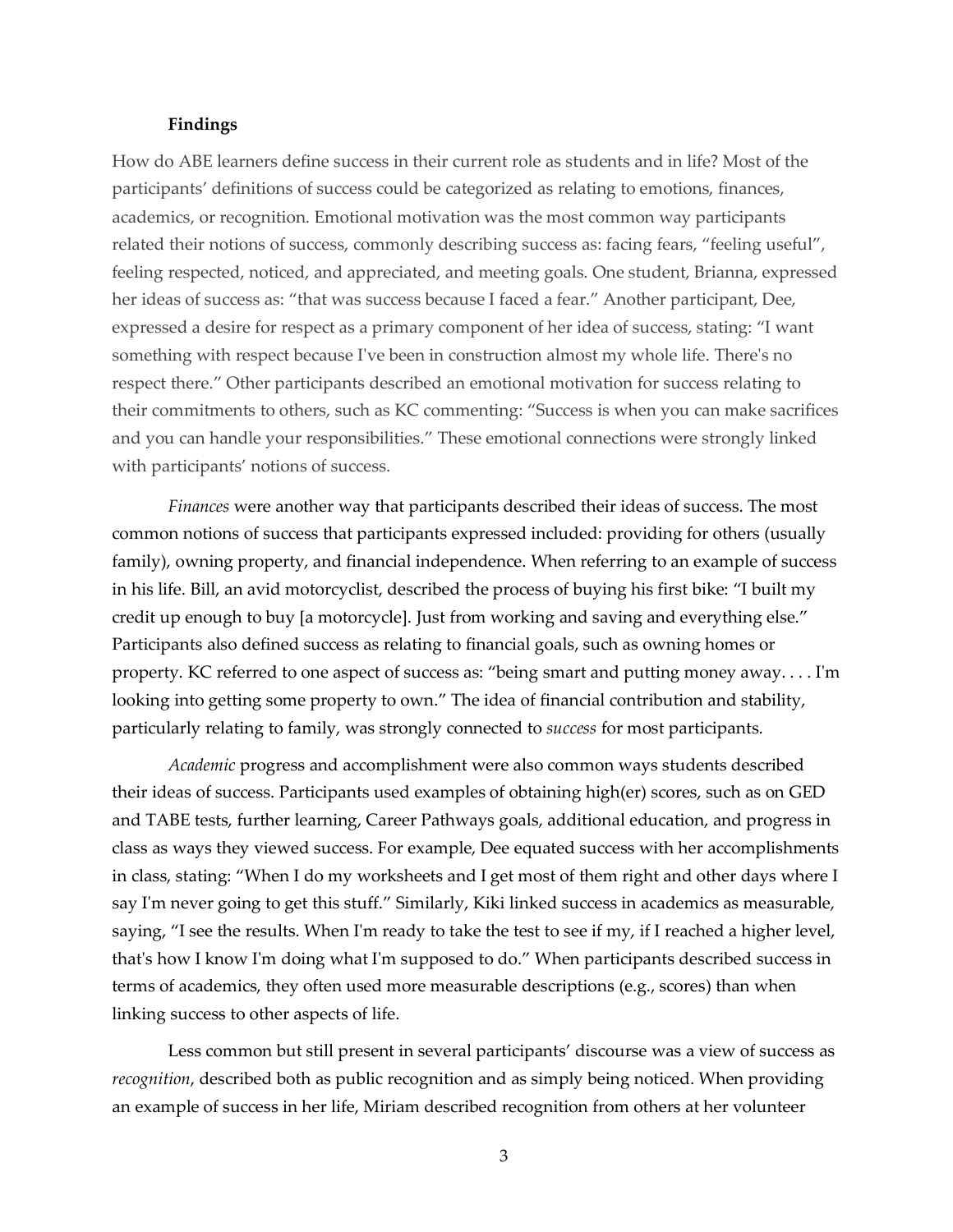work, saying, "I always [work hard]. So they always told me, Miriam, we appreciate what you do. So I get compliments from everybody." Similarly, other participants described instances of recognition ranging from positive comments from teachers to public awards as one way they viewed success.

When participants defined qualities leading to success, the most common words they used were persistence and motivation. Interestingly, participants' descriptions of success were often not necessarily equated with formal education. As participants defined success in people they knew, they often looked toward family members or close friends as their examples. As they explained what made these people successful, these qualities were the most often mentioned: caring, persistence, sacrifice, time for family relationships, patience, stability, hard work, and respect. Students also mentioned personal interest in specific topics, hard work, their choices, and determination as integral to success. Notably, wealth or finances were not used to define success in their examples.

As participants described success, they often mentioned barriers that currently or in the past made their ideas of success challenging. These obstacles included: interruptions to education, past and present (transitions, children, work); negative past formal educational experiences contributing to leaving school previously; dropping out of school (often in response to negative school experiences, e.g., bullying, fights; technology; having a child at a young age; emotional barriers; early caretaking; mental health; not trying or having a negative attitude; lack of support from teachers or family; discouragement from not reaching past goals; incarceration; and relationships. This list was extensive for many participants and contributed to their feelings and approaches toward success, both in educational endeavors and other aspects of their lives.

It is important for adult educators to note that participants frequently equated nonmaterial outcomes, especially those related to emotions, with success (e.g., feeling useful or respected, finishing something, independence). These descriptions of success differ from the standard organizational discourse focusing on passing the GED exam, financial gain, and higher TABE (Test for Adult Basic Education) scores. Knowing how students define success for themselves and view success in others could help adult educators and program directors assess how they portray success in their classrooms. If there is a significant difference between how students and instructors view success, both in and out of the classroom, the difference could lead to conflicting goals. However, if their views of success can be aligned, students might have new ways to see how success in the classroom and program compliment their own goals. To some extent, students see the need for the classes and exams or they would not attend the program; however, making more explicit connections could help students understand how specific activities are integral to their success. Conversely, adult educators should consider how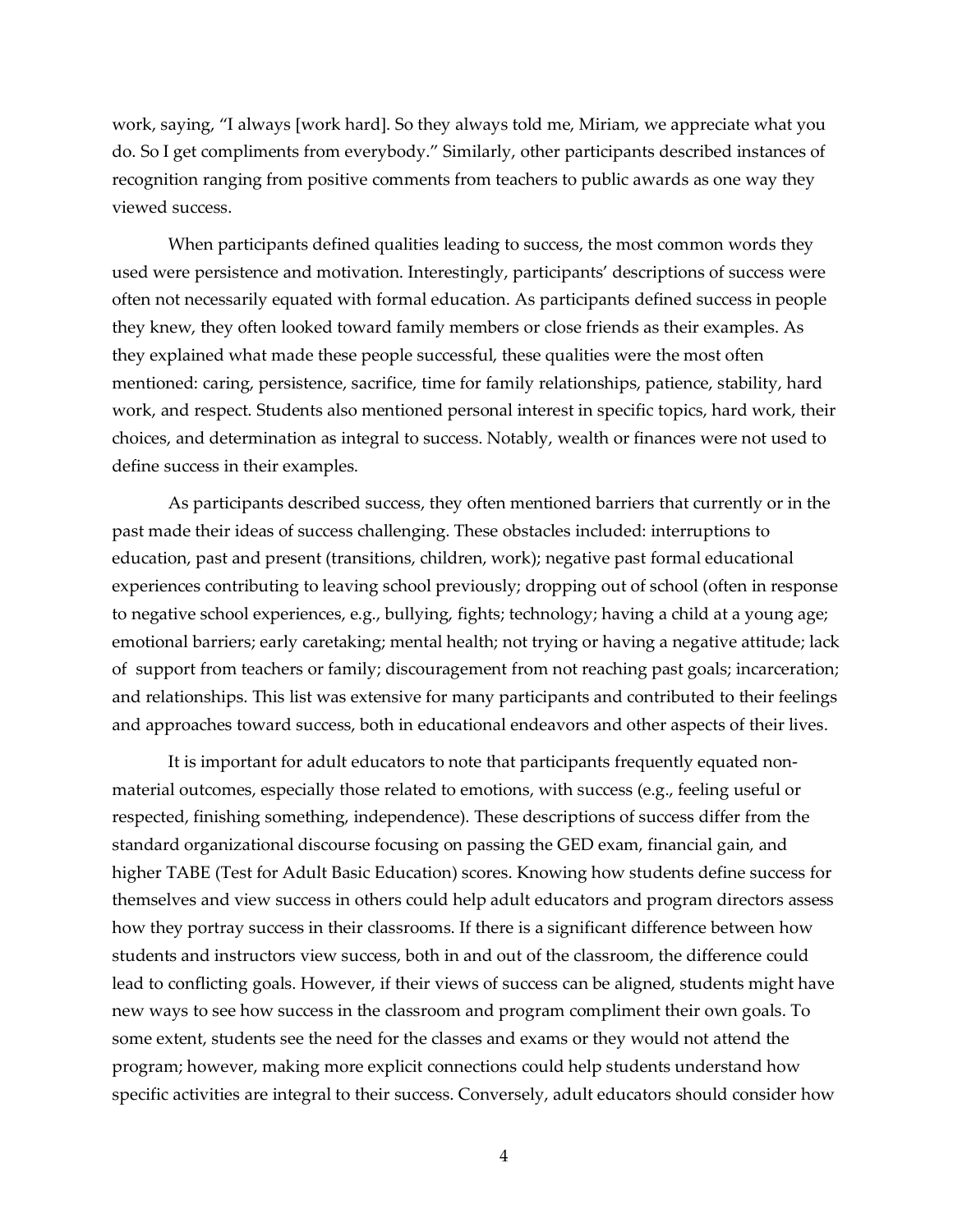the lessons and goals in the classroom align with students' expressed goals. Potential areas of conflict include required activities, such as TABE assessments, which programs often need for funding accountability, but that students scarcely mentioned and may not be concerned about. Adult educators also must consider obstacles to success, which were often significant and deeply rooted in past experiences, and contemplate how these barriers might continue to affect their students' current work.

*What motivates ABE learners toward their ideas of success?* All participants described family as a motivation for success. Dee viewed success as helping her disabled son achieve some degree of independence, saying: "My main goal is to get [my son] up and on his own. He needs to. Because mom's not gonna be around forever." Kiki described success as being able to help her nine year old daughter with her schoolwork, mentioning that "What I'm learning here can benefit or help [my daughter] with her homework" and describing pleasure in that accomplishment.

Being a role model for others, often family, was motivation for many. When talking about her daughter, Kiki mentioned, "You have somebody who looks up to you now. So if you don't get that education, how can, when she gets older, how can you make her go to school and work hard when you're not doing it? Kids seem to reflect off of what their parents do. I realize when I went back to school, I have to do this for her." Two students mentioned children who had nearly completed high school as being part of their motivation, wanting to accomplish their goals just as their children were doing. A "good life" was success for many participants, which included home ownership, reliable, enjoyable work, providing for family and supporting themselves.

Several participants described being able to help others as a strong motivation for working toward success. Descriptions of helping others included financially providing or contributing to family finances, caring for family members, and obtaining employment in a caring profession. Money was not directly mentioned as a motivation; however, the effects of having more money (e.g., financially providing, owning property) were stated as motivators for many participants. Other motivations included being part of a supportive family system, "freedom", and good credit.

As adult educators consider how to help their students achieve success, the factors that motivate them must be of primary consideration. If instructors and administrators attempt to help students toward a goal that may be invisible to them (e.g., TABE score gains), students may not feel motivated. If adult educators can consider factors that motivate students and incorporate them into the students' work, it could help students to focus on their reasons for attending the classes and influence their work positively.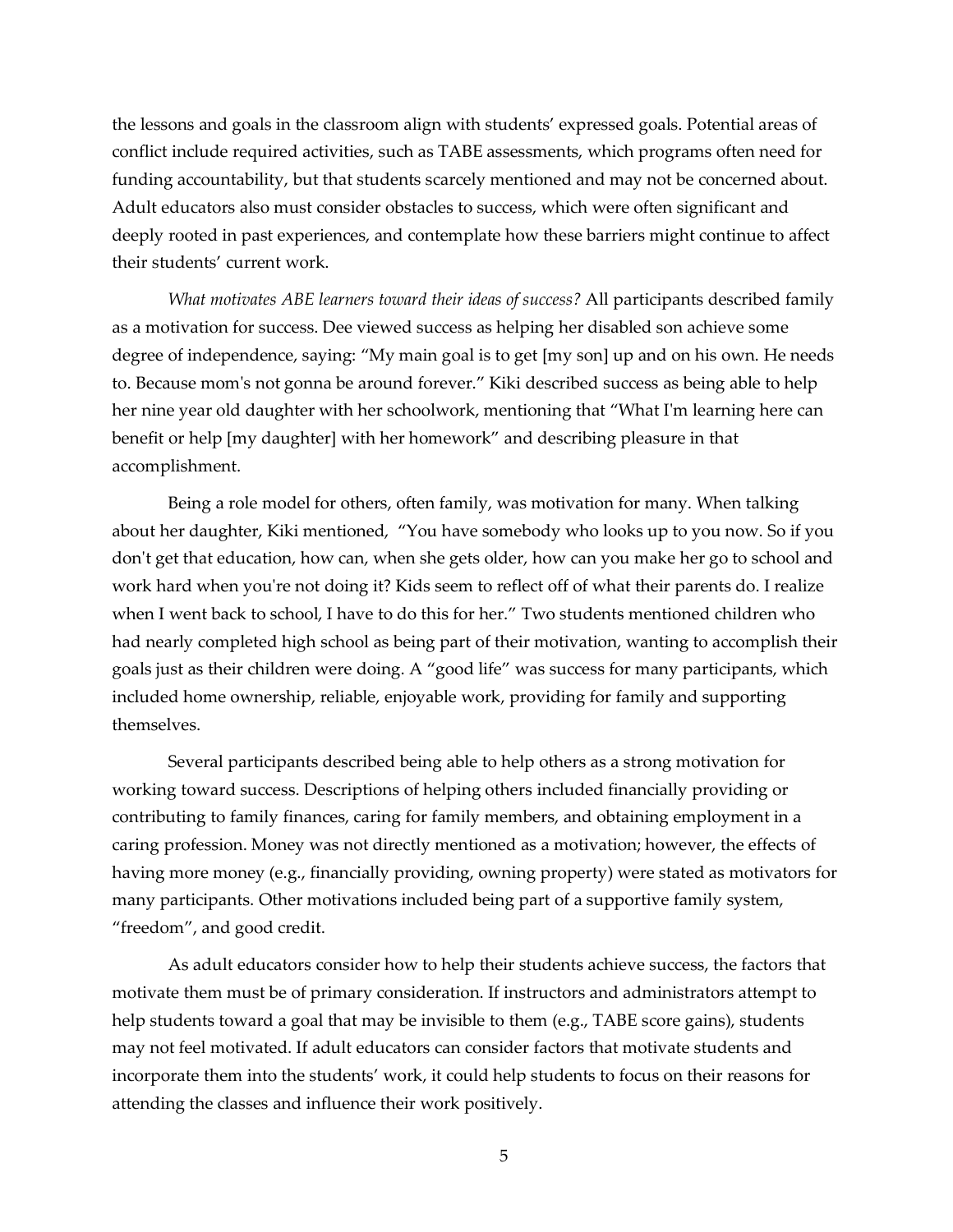*How do students see their participation in ABE classes as contributing to their success, if at all?*  Many participants defined success using some variation of the idea of having a "good life," which included home ownership, reliable, enjoyable work, providing for family, and supporting themselves. Participants commonly described their participation in ABE as a means to obtain one or more of these goals. Most students enrolled in ABE classes with the goal of obtaining their GED diploma. Passing the GED test was viewed as a required step toward participants' longer-term goals such as pursuing another educational program or securing employment. As Bill described, "I'm here, the GED, and this program is great. I probably wouldn't have gone through with it if I didn't have to. If it wasn't for the school that I want to go to, I probably wouldn't have done it." Dee echoed this motivation, stating, "Because there's not really any jobs out there that's even gonna be worth the pay without at least GED. So. That's what's keeping me going." Several students saw obtaining their GED credential as an accomplishment in itself. Other students focused on what the credential would enable them to do in the future but did not specifically discuss the GED test.

Participants commonly described their participation in ABE as a means to an end. Most students enrolled in ABE classes with the goal of obtaining their GED diploma. Passing the GED test was viewed as a step toward participants' longer term goals, such as a requirement for another educational program or employment requiring a GED credential. Several students saw obtaining their GED credential as an accomplishment in itself, especially students who had been working toward that particular goal for some time. Some students focused on what the credential would enable them to do in the future but did not discuss the GED test specifically.

Participants viewed their participation in ABE classes as a necessary step to achieving their goals. The GED test was generally viewed as an intermediary step to other goals. Two students equated higher Tests of Adult Basic Education (TABE) scores as one measure of success, but most participants did not mention TABE levels within their discussions of success. One participant (Miriam) mentioned more time in class leading to higher scores and eventual success passing the GED test.

One notable omission for participants was that the class itself did not seem to be viewed as a social space or other students as a potential resource. Students seemed to mostly work independently and did not appear interested in forming connections, social or potentially workrelated, with other students. Their ideas of success were largely independent with some teacher help.

Participants' views of their classes or GED diploma as a means to an end supports the idea that they will only attend and participate in classes as long they see it as helpful to their own goals. The more connections instructors can make between students' own goals and their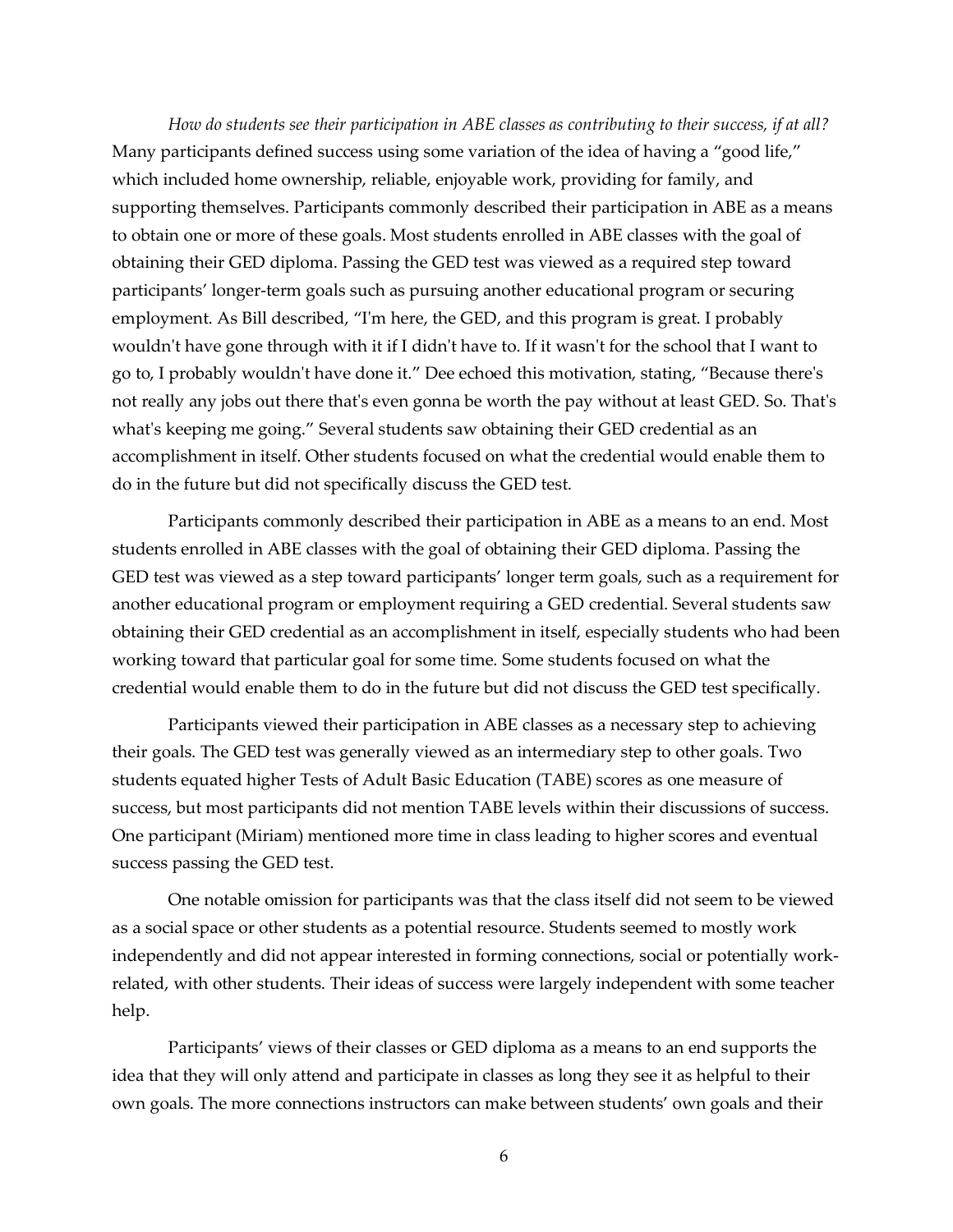classwork, the more likely students are to stay in classes and work with the program. Students brief or limited attendance in adult education classes is often cited as a problem in the field, and the less students believe classes will help them, the more likely they are to stop attending. Additionally, if programs can help connect students to each other, they may be able to use the social space to help meet their goals. This aspect may not be a particular aim of students, but if instructors can assist students in making those connections, the classes may become a more positive, helpful space.

*How do literacy learning and literacy practices figure in ABE learners' perceptions of success, if at all?* All participants expressed enjoying literacy activities (reading and/or writing) outside of class, and literacy practices and experiences were reported as positive when they related to personal interests. Several students discussed reading for enjoyment outside of class both currently and in the past. Their reading material included magazines, books, and ebooks, and they often expressed interest in particular topics. Some students expressed high interest in specific subjects, such as their hobbies (motorcycles) or personal interests (historical Black leaders), and their interest was a motivating factor in their enjoyment and the amount they read. Some participants wrote for pleasure, although more reported reading for pleasure. The writing that participants enjoyed had an emotional connection, such as journaling or poetry.

Students repeatedly expressed a deficit view of their literate identities with relation to previous formal schooling. Participants also frequently expressed negative experiences with past teachers in formal education, citing negative comments about their work or abilities. All participants either dropped out of school or were kicked out, often adding to their negative impressions of formal school. Students often expressed embarrassment at perceived inadequacies in their literacy abilities (e.g., they should be at a higher level or practice more). In contrast, when asked about their personal literacy practices, students usually had a positive perception of their literate identities. When the literacy activities were chosen by the students (e.g., reading for pleasure, journaling, poetry), they were more likely to describe themselves as strong readers or writers. Some students viewed their current literacy practices in class as a means to their goals with the GED as a step along the way, often without reference to future use of those practices; others discussed literacy practices as integral to their goals, such as further education or being necessary for their career. All students referenced literacy practices as necessary to some degree for them to achieve their goals.

*How do students' perceptions of success compare to organizational discourse about success?*  Organizational discourse within ABE, such as the Workforce Investment and Opportunity Act (WIOA), often equates success not only with passing the GED test but also with achieving other goals. For example, WIOA emphasizes both *educational* and *economic* outcomes for students, and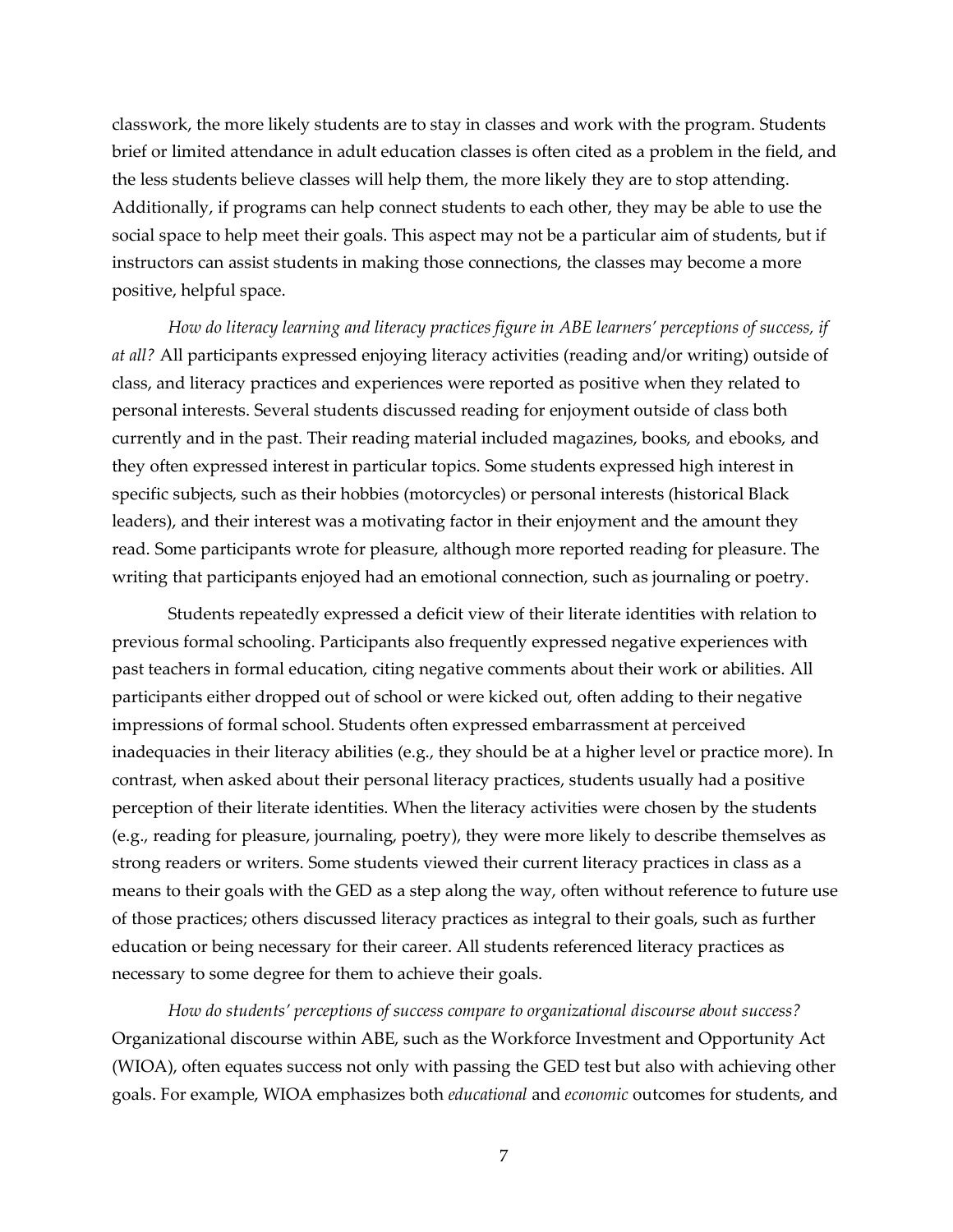government grant funding is often linked to these outcomes. Organizations may have their own or state- or federally-imposed standards for success, such as improved Tests of Adult Basic Education (TABE) reading and math test scores, the number of students enrolled in their program, or the number of students who pass the GED exam. In contrast, participants rarely referenced increasing TABE scores or attendance as a goal. Participants also frequently described less tangible, measurable goals as integral to success, such as helping others and being a role model. Some of the organizational goals may be invisible to students, which could lead to conflict between the organizations and students as they attempt to achieve differing goals.

#### **Conclusion**

This research shows how six ABE students viewed success in their academic and personal lives. Students often defined success in relation to emotions, finances, academics, and recognition, and viewed participation in ABE classes as a means to reach their goals. Some student views of success aligned with organizational discourse (i.e., educational and employment goals), whereas other student goals focused more on emotional and interpersonal outcomes. Students frequently adopted organizational discourse when discussing their success within ABE classes but diverged from these discourses when discussing success in other areas of their lives. These findings can inform organizational teaching strategies and policy decisions in ways that benefit those participating in the learning, including teaching strategies and funding approaches.

#### **References**

Bruner, J. (1990). *Acts of Meaning.* Cambridge, MA: Harvard University Press.

- Clandinin, D.J., & Murphy, M.S. (2009). Comments on Coulter and Smith: Relational ontological commitments in narrative research. *Educational Researcher, 38*, 598-602.
- Comings, J. and Soricone, L. (2007). *Adult literacy research: Opportunities and challenges. Retrieved December 6, 2015 from: http://www.ncsall.net/fileadmin/resources/research/op\_opps\_challenges.pdf*
- Gee, J. (198. The narrativization of experience in the oral style. *Journal of Education, 167*(1), 3-30.
- Hamilton, G. (2002). *Moving people from welfare to work: Lessons from the national evaluation of welfare-to-work strategies*. New York: MDRC. Retrieved May 26, 2006, from *http://www.mdrc.org/project\_21\_11.html*
- Patton, M. Q. (2002). *Qualitative evaluation and research methods* (3rd ed.). Thousand Oaks,CA: Sage.